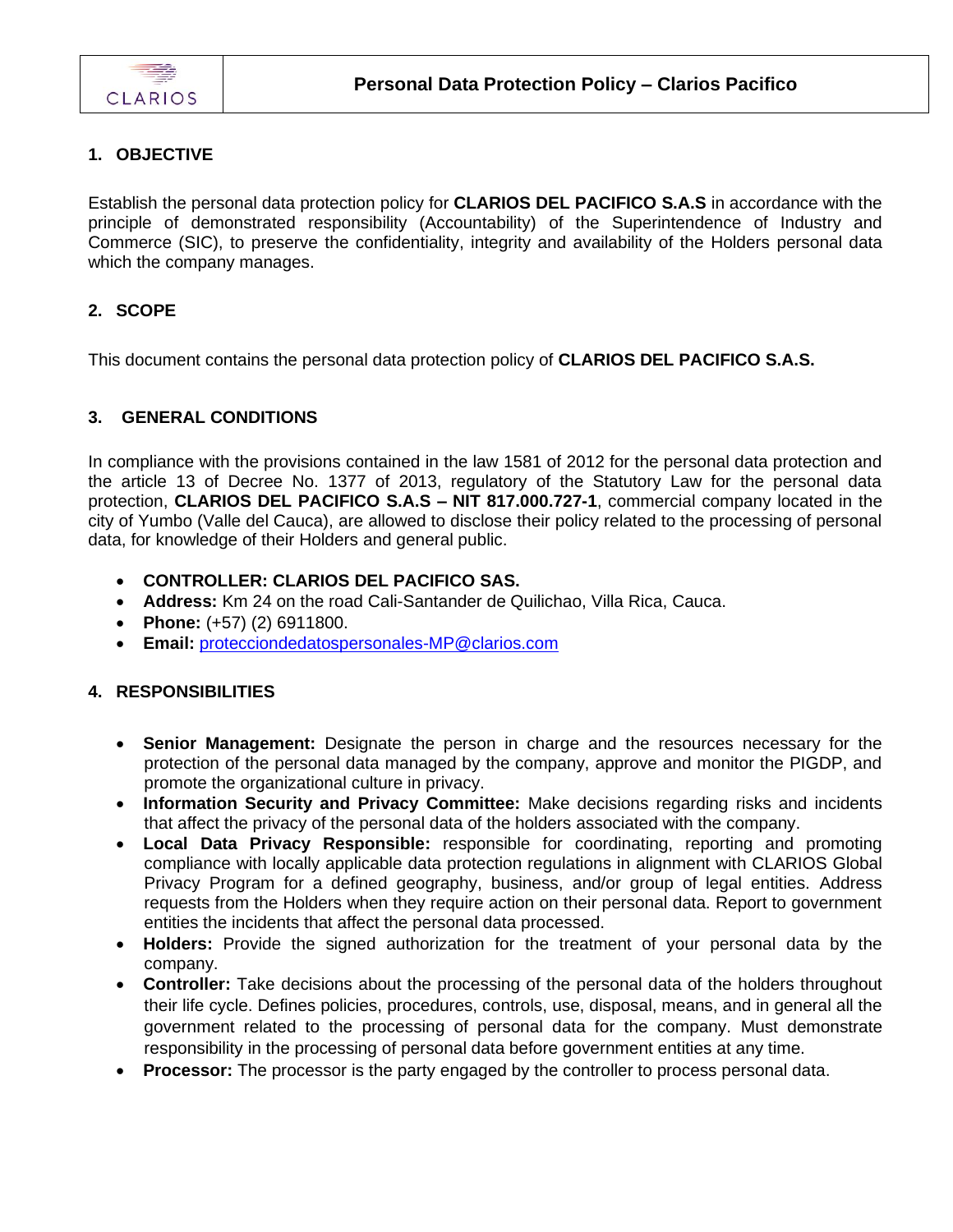

# **5. DEFINITIONS**

- **Consent:** Prior, express and informed consent of the Holder to carry out the processing of personal data.
- **Information asset:** Highly valid resources for the company that contains information which must guarantee confidentiality, integrity and availability.
- **Privacy notice:** Verbal or written communication generated by the Responsible, directed to the Owner for the Processing of their personal data, by means of which they are informed about the existence of the Information Processing policies that will be applicable to them, the form of access to them and the purposes of the treatment that is intended to give personal data.
- **Database:** Organized set of personal data that is subject to Treatment.
- **Confidentiality:** Property to prevent unauthorized access to information according to its classification level.
- **Control:** It is a measure that modifies the risk. The policies, procedures, practices and organizational structures designed to keep information security risks below the level of risk assumed. Control is also used as a synonym of safeguard or countermeasure.
- **Personal data:** Any information linked to or associated with one or several natural persons determined or determinable.
- **Private data:** It is the data that due to its intimate or reserved nature is only relevant for the Holder.
- **Public data:** It is the data that is not semi-private, private or sensitive. They are considered public data, among others, the data relative to the civil status of the people, to their profession or trade and to their quality of merchant or public servant. By its nature, public data may be contained, among others, in public records, public documents, gazettes and official bulletins and judicial sentences duly executed that are not subject to reservation.
- **Semi-private data:** Information that is not private, reserved, or public in nature and whose knowledge or disclosure may be of interest not only to its owner but to a certain sector or group of people or to society in general, such as financial and credit data of commercial activity or services referred to in Law 1266 of 2008.
- **Sensitive data:** Any information that affects the privacy of the Holder or whose improper use can generate discrimination, such as those that reveal racial or ethnic origin, political orientation, religious or philosophical convictions, membership of unions, social organizations, of human rights or that promotes the interests of any political party or that guarantees the rights and guarantees of opposition political parties as well as data related to health, sexual life and biometric data.
- **Availability:** Property of the information to be accessible and usable when required by an authorized entity.
- **Data Controller:** Natural or legal person, public or private, that by itself or in association with others, performs the processing of personal data.
- **Risk management:** Coordinated activities to direct and control an organization with respect to risk. It consists of the evaluation and treatment of risks.
- **Information security incident:** Single event or series of unexpected or unwanted information security events that have a significant likelihood of compromising business operations and threatening information security.
- **Integrity:** Property of information regarding its accuracy and completeness.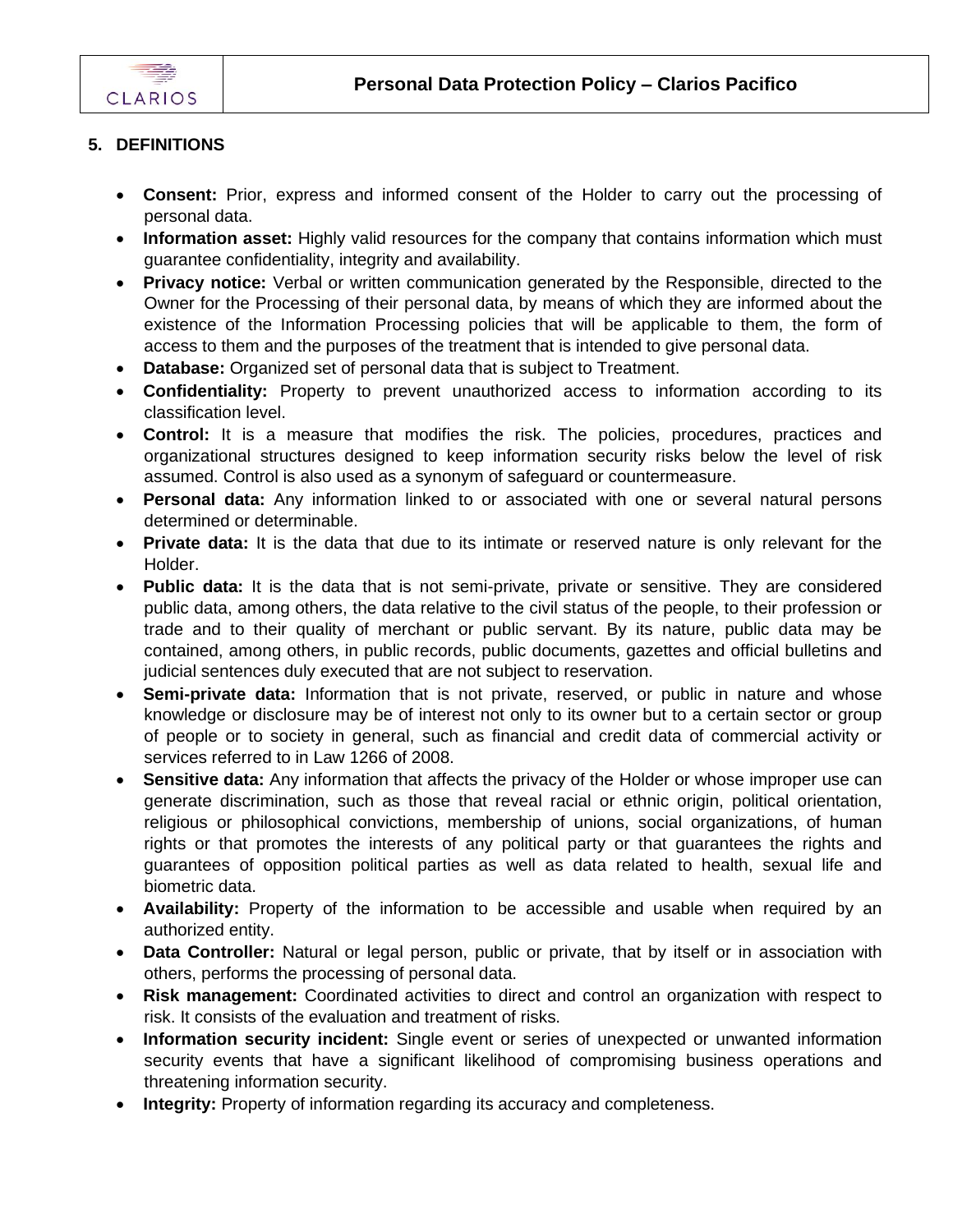

- **PDPP:** Personal Data Protection Program. Set of policies, principles, standards, procedures and verification and evaluation mechanisms established by the company in order to provide personal data protection standards complying with the principle of accountability according to law 1581 of 2012.
- **Policy:** Intentions and directions of an organization as formally expressed by Senior Management.
- **Holder:** Natural person whose personal data is subject to treatment.
- **Treatment:** Any operation or set of operations on personal data, such as collection, storage, use, circulation or deletion.

For the understanding of the terms that are not listed above, you must refer to the current legislation, especially Law 1581 of 2012 and the other complementary regulations.

#### **6. PRINCIPLES**

- LEGALITY IN MATTERS OF DATA PROCESSING: Treatment is a regulated activity that must be subject to the provisions of the law and other provisions that develop it.
- **PURPOSE:** The Treatment must obey a legitimate purpose in accordance with the Constitution and the Law, which must be informed to the Holder.
- **FREEDOM:** The Treatment can only be exercised with the prior, express and informed consent of the Holder. Personal data may not be obtained or disclosed without prior consent, or in the absence of legal or judicial mandate that relieves consent.
- **TRUTHFULNESS OR QUALITY:** The information subject to Treatment must be truthful, complete, accurate, updated, verifiable and understandable. The processing of partial, incomplete, fractioned or misleading data is prohibited.
- **TRANSPARENCY:** In the Treatment the right of the Holder must be guaranteed to obtain from the data Controller at any time and without restrictions, information about the existence of data that concerns him.
- **RESTRICTED ACCESS AND CIRCULATION:** The Treatment is subject to the limits that derive from the nature of the personal data and the provisions of the law. In this sense, the Treatment can only be done by persons authorized by the Holder and / or by the persons provided for in the Law 1581 of 2012. Personal data, except public information, may not be available on the Internet or other means of dissemination or mass communication, unless the access is technically controllable to provide restricted knowledge only to the Holders or authorized third parties.
- **SECURITY:** The information subject to Treatment by the Controller, should be handled with the technical, human and administrative measures that are necessary to grant security to the records avoiding their adulteration, loss, consultation, use or non-access authorized or fraudulent.
- **CONFIDENTIALITY:** All persons involved in the processing of personal data that do not have the nature of public are obliged to guarantee the reservation of information, even after the end of their relationship with any of the tasks involved in the treatment and can only perform supply or communication of personal data.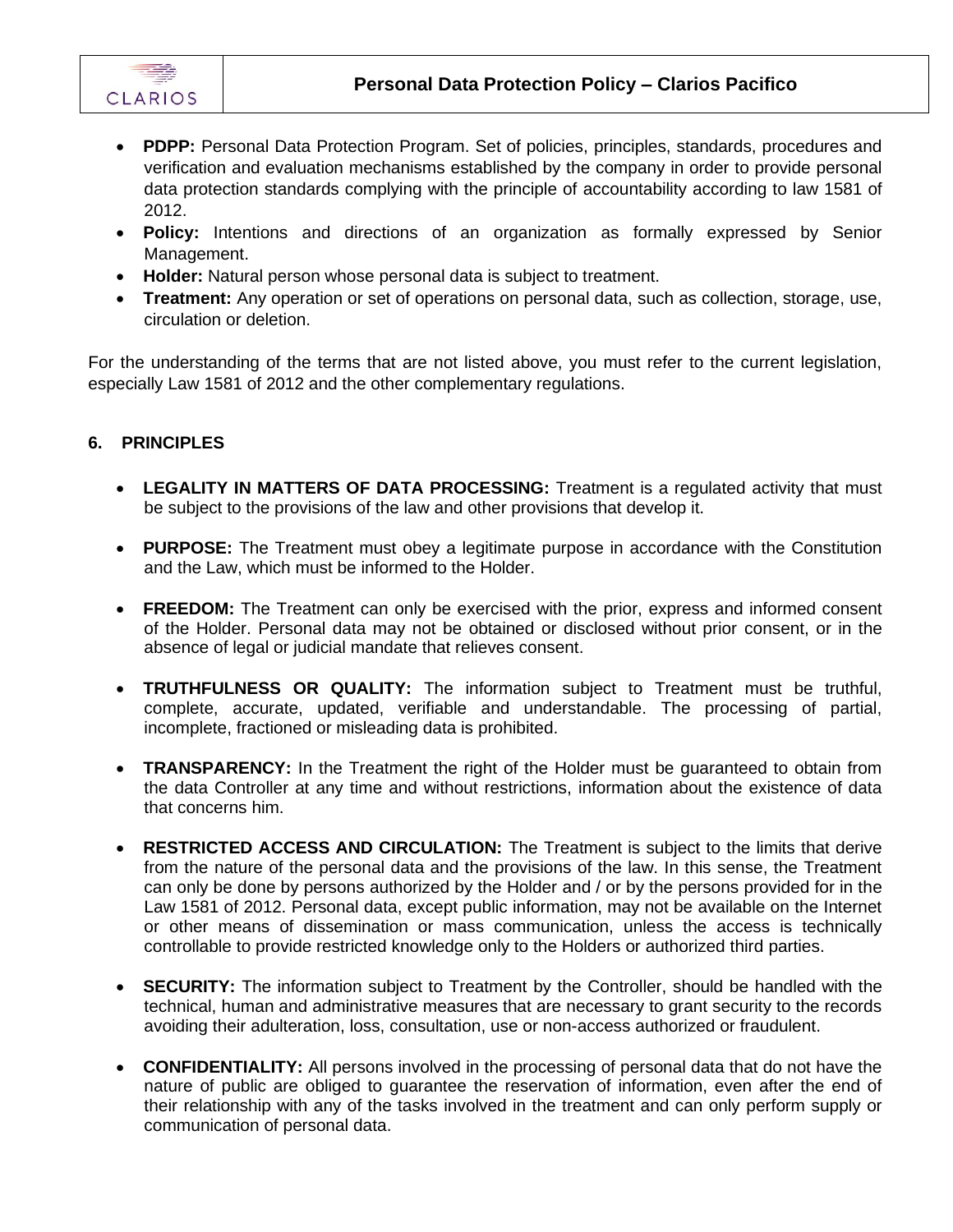

## **7. TREATMENT**

The treatment that the society gives and will give to personal data for its collection, storage, use, circulation, update, retention and / or deletion, aims to achieve efficient communication and commercial relationship with our collaborators, customers and suppliers, through the purposes that are listed in the following numeral.

## **8. USE AND PURPOSE OF DATA PROCESSING**

The personal data of employees, candidates, suppliers, customers, visitors and final consumers will be used for the development of the corporate purpose of **CLARIOS DEL PACIFICO S.A.S**, as well as in the development of their legal, administrative, operational, contractual and commercial obligations.

The following are the purposes that the company will give in the processing of personal data according to the holder type:

- **8.1. CANDIDATES AND EMPLOYESS: CLARIOS DEL PACIFICO S.A.S** may process personal data of applicants for employment, employees and retired workers for the following purposes:
	- Recruitment, selection and filing processes for statistical purposes.
	- Perform directly or through third parties in the inhibitory or restrictive lists and databases of the Attorney General's Office, Comptroller's Office, Cifin, Data Credit, among others.
	- Manage the contracting process and comply with contractual obligations.
	- Comply with legal and contractual obligations.
	- Comply with labor legislation, social security, health care, and other provisions related to labor issues.
	- Affiliation with the different entities of the General Social Security and Para-fiscal System.
	- Provide tax and / or tax information on the operations performed with employees.
	- Control of the company's physical security through video surveillance systems.
	- Control of employee access to company facilities.
	- Payroll and social benefits management.
	- Processing of the work resume of active, inactive and aspiring employees.
	- Management of active and inactive temporary employees of the company.
	- Information management of educational and academic training of active and inactive employees.
	- Control of employee entry and exit times through biometric markings.
	- Verification of conflicts of interest between employees and suppliers.
- **8.2. CLIENTS, SUPPLIERS AND CUSTOMERS: CLARIOS DEL PACIFICO S.A.S** may use the personal data of suppliers, former suppliers, customers, former customers, potential customers and consumers for the following purposes:
	- Sort, catalog, classify, store and separate the information provided for easy identification.
	- Consult, compare and evaluate all the information that is stored in the judicial Databases or of any public entity of surveillance, control or security legitimately constituted.
	- Analyze, process, evaluate, treat or compare the information provided and use it for the specific purposes of the business to be held.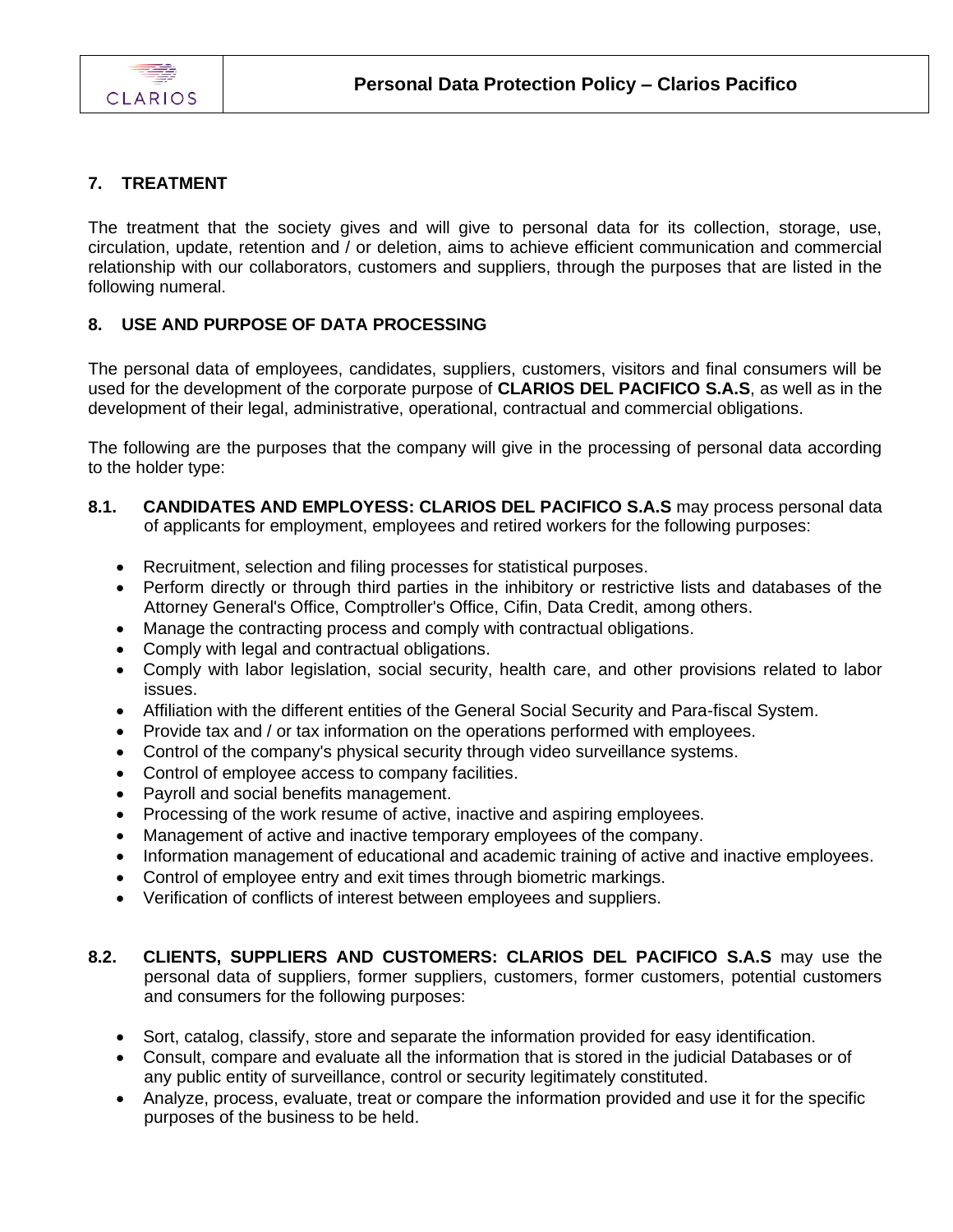

- Consult the lists for the prevention and control of money laundering and financing of terrorism.
- Sending information of interest, advertising material, offers and invitations to events scheduled by the Company.
- Comply with Colombian or foreign law and the orders of judicial, administrative or private entities in the exercise of public services when they require it.
- If the Company hires technology-based platforms in the cloud, or delegates to a third party, the data Controller must authorize the transfer of the data to the third party and to the countries where the data centers of the service provider are located who will act as a Processor.
- Execution and fulfillment of the contracts that are celebrated.
- Issuance of certifications relative to the relationship of the data holder with the Company.
- **8.3. SHAREHOLDERS**: **CLARIOS DEL PACIFICO S.A.S** may or treat the personal data of shareholders in order to comply with the laws and other agreements of the shareholders, additionally for the following purposes:
	- The creation and registration as a shareholder or member of the company's Board of Directors.
	- Schedule to assemblies or meetings.
	- Sending/receiving messages for the purpose of developing one's own activities as a shareholder and member of the Board of Directors.
	- Any other purpose that results in the development of functions that correspond to it by virtue of the relationship between shareholder and / or board member and the company.
- **8.4. VISITORS: CLARIOS DEL PACIFICO S.A.S** may process the personal data of visitors for the following purposes:
	- Verify affiliation with ARL risk entities for legal compliance with occupational safety and health.
	- Control of the physical security of the company through video surveillance systems.
	- Registration and control of access of visitors to the physical facilities of the company.
	- Consult and evaluate information from judicial databases or public surveillance entities.
	- Consult the lists for the control of money laundering and terrorist financing.

For the treatment of personal data, **CLARIOS DEL PACIFICO SAS**, with the purpose of fulfilling the requirements mentioned in this policy, may transfer and / or transmit in specific cases the data to other Controllers and/or Processor inside or outside of Colombia, taking into account the restrictions on the international transfer of the SIC to countries that have personal data protection policies and the existing binding corporate standards for the company.

Video surveillance systems are used for the registration and control of personnel (employees, customers, suppliers, visitors or third parties) that enter the company's facilities. The privacy notice that relates the authorization for the video registration of personnel entering the facilities, is located at the main entrance of the company.

#### **9. TREATMENT OF SENSITIVE PERSONAL DATA**

In accordance with article 6 of Law 1581 of 2012, article 6 of Decree 1377 of 2013 and article 2.2.2.25.2.3 of the single regulatory decree 1074 of 2015 informs the holders that because they are sensitive data are not required to authorize their treatment taking into account the exceptions of law. The holder has the option on the answers to the questions on sensitive personal data. No activity may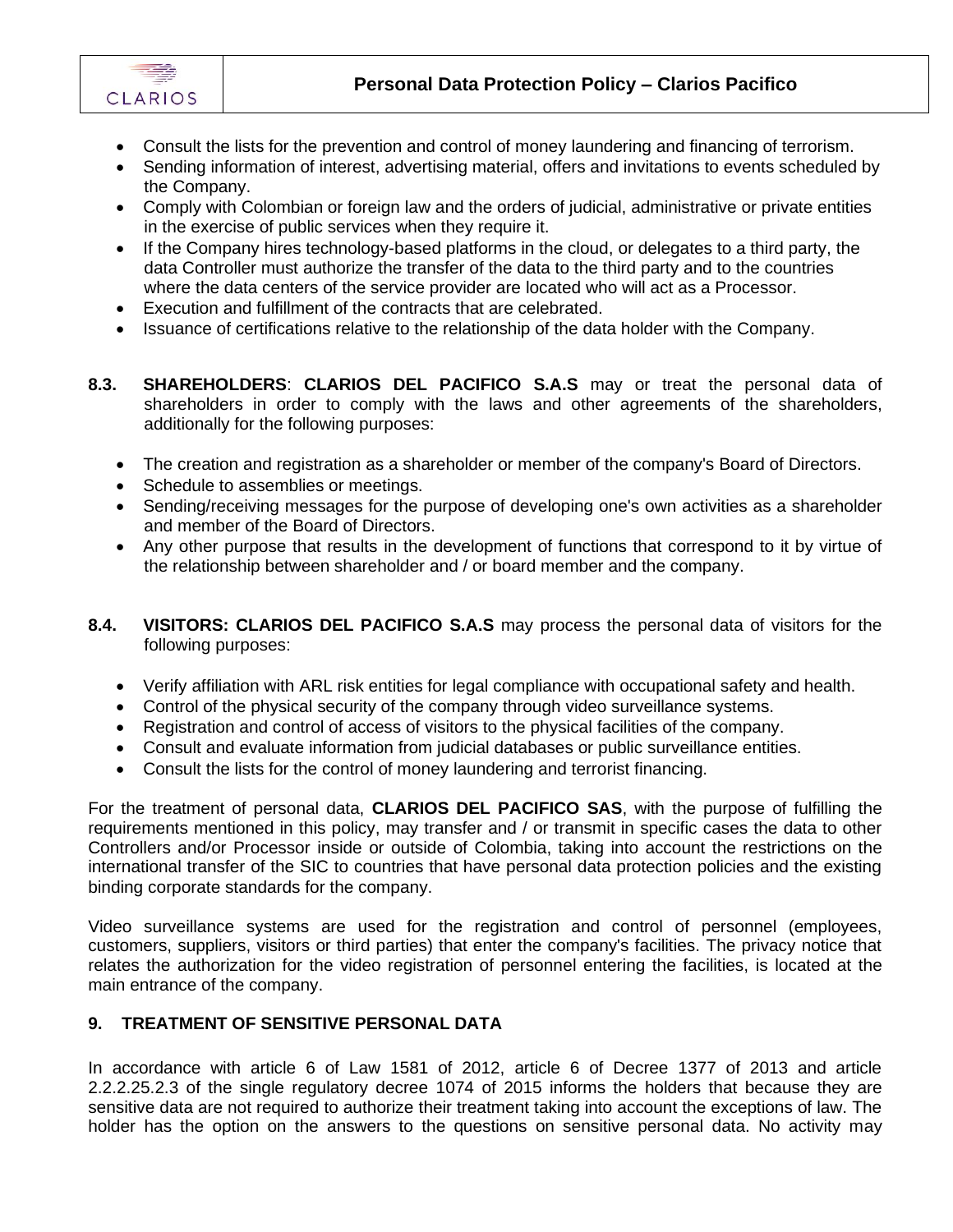

condition the holder to provide sensitive personal data, as long as there is no legal or contractual duty. The personal data identified as sensitive that the company will treat according to its express consent are:

- **Biometric data** (*photographs, videos, fingerprints and facial recognition*). Photos on resume (CV), employees and visitors cards. Video records for physical security control. Fingerprint and facial recognition for employee time control markings.
- **Occupational health data** (*laboratories, medical and psychological diagnoses, medications, treatments, disabilities, pregnant or lactating mothers*). Related to compliance with occupational safety and health for employees.

#### **10. BINDING CORPORATE RULES**

The Binding Corporate Rules are the mechanism that allows to demonstrate the commitment and the guidelines of privacy and protection of personal data for the company and all its subsidiaries, independent of the global location site. **CLARIOS DEL PACIFICO SAS**, at the head of its parent company **CLARIOS**, undertakes to guarantee the security and privacy of the information at the head of the global office for the protection of personal data, whose point of contact is the **Ethics and Compliance Officer** in the email privacyoffice@clarios.com.

#### **11. RIGHTS OF PERSONAL DATA HOLDERS**

The Holder has the following rights contained in article 8 of Law 1581 of 2012:

- **a)** Know, update and rectify your personal data in front of the data Controller or data Processor. This right may be exercised, among others, against partial, inaccurate, incomplete, fractioned, misleading data, or those whose treatment is expressly prohibited or has not been authorized.
- **b)** Request proof of the consent granted to the data Controller, unless when expressly excepted as a requisite for the treatment, in accordance with the article 10 of this law.
- **c)** To be informed by the data Controller or the data Processor, upon request, regarding the use that has been given to their personal data.
- **d)** Submit complaints to the Superintendence of Industry and Commerce (SIC) for infractions of the provisions of this law and other regulations that modify, add or complement it.
- **e)** Revoke the consent and/or request the deletion of the data when the Treatment does not respect the principles, rights and constitutional and legal guarantees. The revocation and / or suppression will proceed when the Superintendence of Industry and Commerce has determined that in the Treatment the Controller has incurred in conducts contrary to this law and the Constitution.
- **f)** Access free of charge to your personal data that have been subject to processing.

#### **12. DUTIES OF DATA CONTROLLERS**

The data Controller must comply with the following as contained in article 17 of Law 1581 of 2012:

- **a)** Guarantee to the Holder, at all times, the full and effective exercise of the right of habeas data.
- **b)** Request and keep, under the conditions provided for in this law, a copy of the respective consent granted by the Holder.
- **c)** To duly inform the Holder about the purpose of the collection and the rights that assist him by virtue of the authorization granted.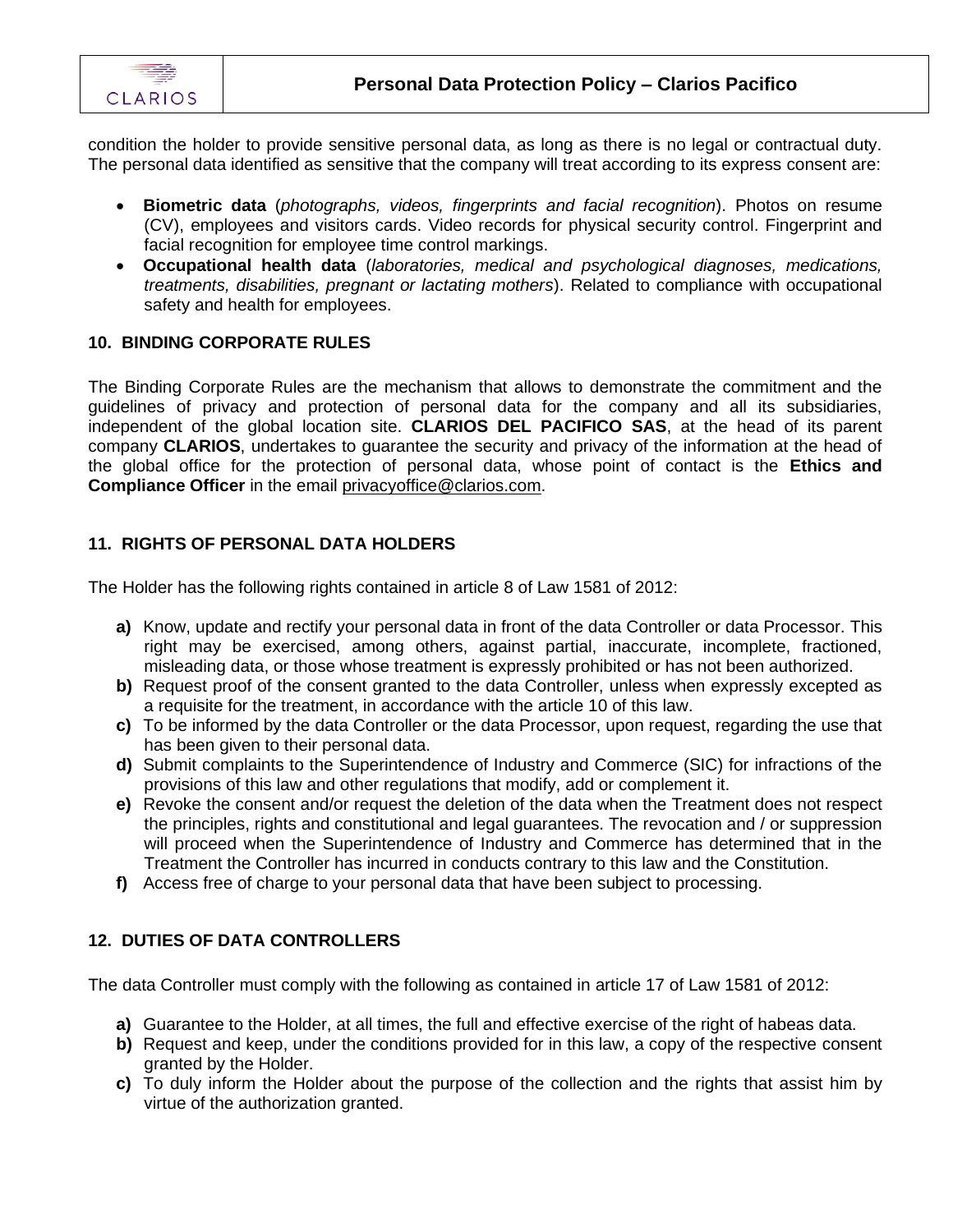



- **d)** Keep the information under the necessary security conditions to prevent its adulteration, loss, consultation, use or unauthorized or fraudulent access.
- **e)** Ensure that the information provided to the Processor is true, complete, accurate, updated, verifiable and understandable.
- **f)** Update the information, communicating in a timely manner to the data Processor, all the news regarding the data that he has previously provided and take the other necessary measures so that the information provided to him is kept updated.
- **g)** Rectify the information when it is incorrect and communicate the pertinent to the data Processor.
- **h)** Provide to the data Processor, as appropriate, only data whose treatment is previously authorized in accordance with the provisions of this law.
- **i)** Require to the data Processor at all times to respect the security and privacy conditions of the Holder's information.
- **i)** To process the queries and claims made in the terms indicated in the law and in this policy.
- **k)** Adopt an internal manual of policies and procedures to ensure adequate compliance with the law and especially for the attention of inquiries and complaints.
- **l)** Inform to the data Processor when certain information is under discussion by the Holder, once the claim has been submitted and the respective procedure has not been completed.
- **m)** Inform at the request of the Holder about the use given to their data.
- **n)** Inform the data protection authority when there are violations of security codes and there are risks in the management of the information of the Holders.
- **o)** Comply with the instructions and requirements issued by the Superintendence of Industry and Commerce.
- **p)** The other duties established in the law for the person responsible for the treatment.

## **13. DUTIES OF DATA PROCESSORS**

Attending the stated regulations, the manager for personal data must comply with the following as contained in Article 18 of Law 1581 of 2012:

- **a)** Guarantee to the Holder, at all times, the full and effective exercise of the right of habeas data.
- **b)** Keep the information under the necessary security conditions to prevent its adulteration, loss, consultation, use or unauthorized or fraudulent access.
- **c)** Timely update, rectify or delete the data in the terms of this law.
- **d)** Update the information reported by the data Controller within five (5) business days from their receipt.
- **e)** To process the consultations and claims made by the Holders in the terms indicated in this law.
- **f)** Adopt an internal manual of policies and procedures to ensure proper compliance with this law and, in particular, for the attention of inquiries and complaints by the Holders.
- **g)** Register in the database the legend "**claim in proces**s" in the form in which it is regulated in this law.
- **h)** Insert in the database the legend "**information in judicial discussion**" once notified by the competent authority about judicial processes related to the quality of personal data.
- **i)** Refrain from circulating information that is being controversial by the Holder and whose blockade has been ordered by the Superintendence of Industry and Commerce.
- **j)** Allow access to information only to people who may have access to it.
- **k)** Inform the Superintendence of Industry and Commerce when there are violations of security codes and there are risks in the administration of the information of the Holders.
- **l)** Comply with the instructions and requirements issued by the Superintendence of Industry and Commerce.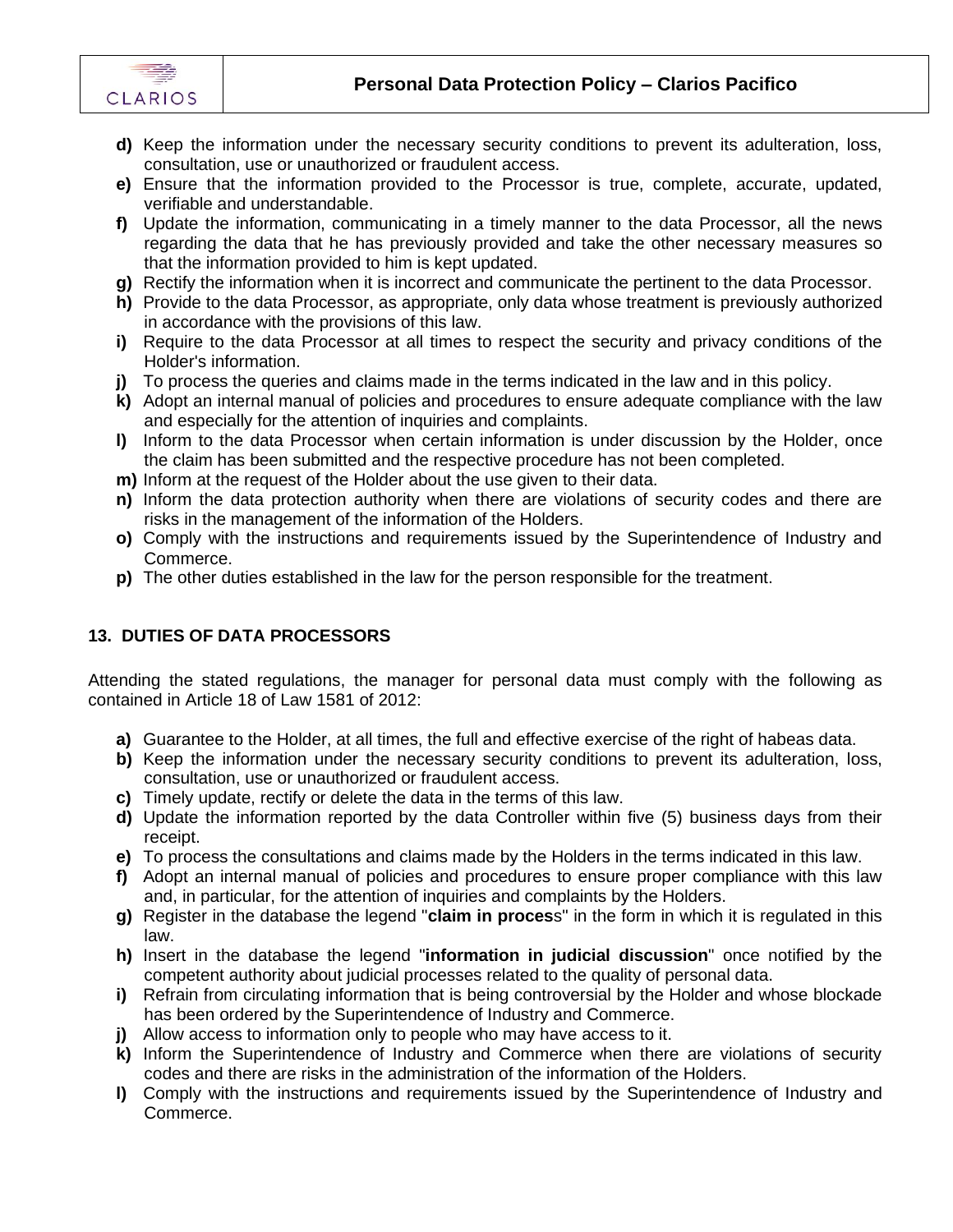

### **14. PERSONAL DATA PROTECTIONS PROCEDURE**

To facilitate the exercise of their rights by the owner of the data, the following is the procedure established for this purpose:

#### **14.1. CONSULTATION:**

The Holders or their successors in title may consult the personal information of the Holder storage in any database of **CLARIOS DEL PACIFICO SAS** by written request for the channel defined within this policy.

Once the communication or Holder e-mail has been received, it will proceed in accordance with the same within the term of ten (10) business days from the date of reception. When it is not possible to attend the consultation within said term, the interested party will be informed, stating the reasons for the delay and indicating the date on which his inquiry will be attended, which in no case may exceed five (5) business days following the expiration of the first term.

#### **14.2. CLAIMS:**

The Holder or his successors who consider that the information contained in a database of **CLARIOS DEL PACIFICO SAS** must be corrected, updated or deleted, or when they notice the alleged breach of any of the duties contained in the regulations personal data protection, may file a claim with **CLARIOS DEL PACIFICO SAS** or the Processor.

The claim will be formulated by means of a written request by the channel defined in this policy with the identification of the Holder, the description of the facts that give rise to the claim, the address, and accompanying the documents to be asserted.

If the claim is incomplete, the interested party will be required within five (5) days after receipt of the claim to correct the faults.

After two (2) months from the date of the request, without the applicant submitting the required information, it shall be understood that the claim has been abandoned.

In case the person who receives the claim is not competent to resolve it, it will transfer to the corresponding one in a maximum term of two (2) business days and will inform the interested party of the situation.

Once the complete claim has been received, a legend that says "**claim in process**" and the reason thereof will be included in the database, in a term not exceeding two (2) business days. This legend must be maintained until the claim is decided.

The maximum term to attend the claim will be fifteen (15) business days counted from the day following the date of receipt of the complete claim. When it is not possible to meet the claim within said term, the interested party will be informed of the reasons for the delay and the date on which his claim will be handled, which in no case may exceed eight (8) business days following the expiration of the first finished. The request for suppression of information does not proceed when the Holder has a legal duty or contractual link to remain in the database.

**14.3. DATA UPDATING/RECTIFICATION REQUEST:** The data Controller will update and/or rectify, at the request of the Holder, the information that is incomplete or inaccurate by means of a written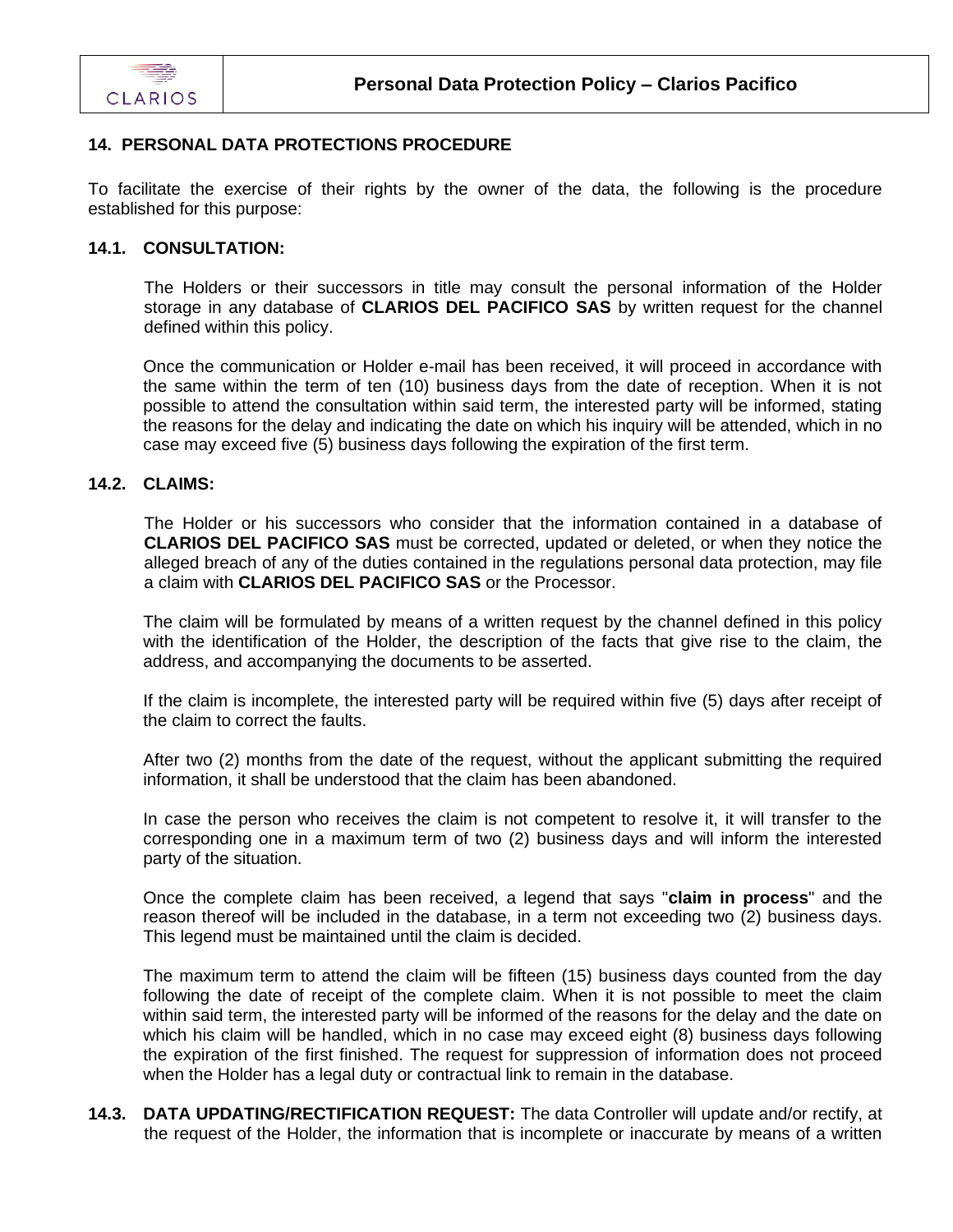

request for the channel defined in this policy. For this, the Holder or successor will indicate the pertinent updates and/or corrections together with the documents that support the request.

**14.4. CONSENT REVOKE AND/OR DATA DELETION:** The Holder of personal data may request to the Controller revoke and/or delete their personal data by written request through the channel defined in this policy, provided that it is not prevented by a legal or contractual provision that indicates their permanence in the databases. If the respective legal term has expired, personal data have not been eliminated, the Holder shall have the right to request the Superintendence of Industry and Commerce to order the deletion of personal data.

#### **15. POLICIES**

- The Controller and Processor of personal data processing have the obligation to guarantee the confidentiality, integrity and availability of the Holders personal data associated with the company at each stage of their life cycle. The Controller and Processors implement security measures to collect, storage, use and share data. The Controller determines the archiving time and the secure procedures for deletion either at the request of the Holder, legal requirements or retention time.
- To guarantee the confidentiality of the information, the data Controller implements confidentiality and authorization agreements for the processing of personal data with the Holders associated with the company and third parties.
- The company identifies, analyzes, evaluates, treats, monitors and communicates the risks that affect the security of information and personal data through a methodology of continuous improvement. The evaluation is carried out annually or when required.
- The company plans, implements, maintains and improves an Information Security Management System (ISMS) and a Personal Data Protection Program (PDPP) to guarantee the privacy, confidentiality, integrity and availability of personal data headlines associated with the company.
- The company implements physical and logical access controls to information, especially the Holders personal data, through the assignment of roles, privileges and segregation of duties which are periodically verified by the responsible areas.
- Personal data of a sensitive nature are classified as **CRITICAL AND HIGHLY CONFIDENTIAL** by the company, and both physical/logical access and its treatment is restricted only to persons of interest, prior authorization. Its disclosure without authorization of the Holder is totally prohibited and will be penalized in accordance with the current law of protection of personal data.
- The company implements backup procedures for information, especially for information that contains personal data. The backup copies of logical databases are made according to the procedures established in a corporate manner where their periodicity and retention time are established according to the type of data. Physical databases (paper or similar) are digitally backed by the area responsible for their processing and their archiving time is determined according to the document retention tables established for the company.
- Remote access to company information, and especially that containing personal data, is done through the access control mechanisms established by the company with prior authorization.